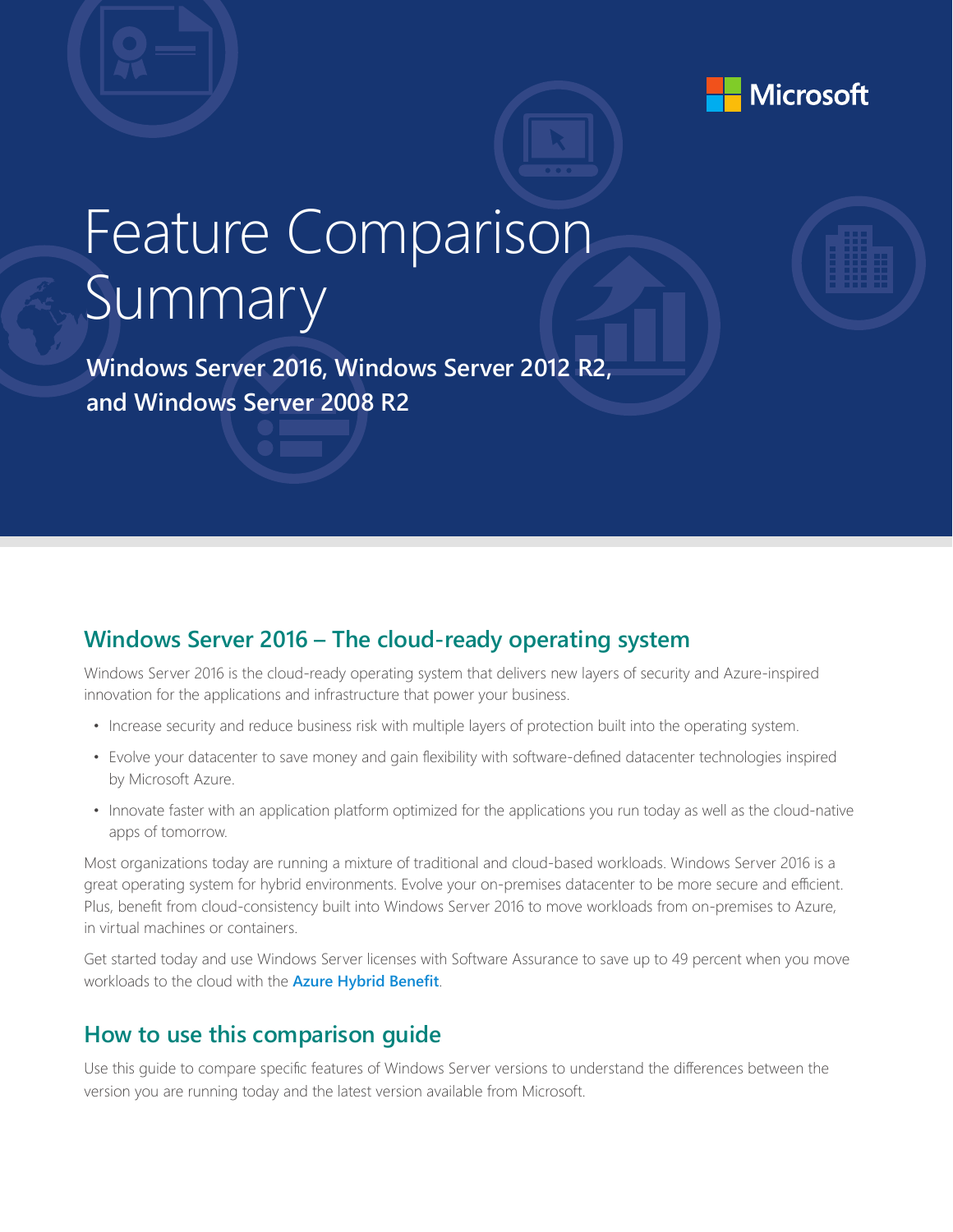Security is a top priority for IT teams. New threats have made it harder than ever for IT to secure data and applications. Windows Server 2016 gives you new capabilities to help prevent attacks and detect suspicious activity, with features to control privileged access, help protect virtual machines, and harden the platform against emerging threats.

| <b>Scenario</b> | <b>Feature Description</b>                                                                                                                                                                                         | <b>Windows</b><br><b>Server</b><br>2008 R2  | <b>Windows</b><br>Server<br>2012 R2         | <b>Windows</b><br><b>Server</b><br>2016 |
|-----------------|--------------------------------------------------------------------------------------------------------------------------------------------------------------------------------------------------------------------|---------------------------------------------|---------------------------------------------|-----------------------------------------|
| <b>Security</b> | Shielded Virtual Machines: Uses BitLocker to encrypt disk and<br>state of virtual machines.                                                                                                                        | O                                           | ( )                                         |                                         |
|                 | Host Guardian Service: Helps ensure Hyper-V hosts running<br>Shielded Virtual Machines are allowed and healthy hosts.                                                                                              |                                             | $\bigcirc$                                  |                                         |
|                 | Just Enough Administration (JEA): Limits administrative<br>privileges to the bare-minimum required set of actions (limited<br>in space).                                                                           |                                             |                                             |                                         |
|                 | Just-in-Time Administration (JIT): Provides privileged access<br>through a workflow that is audited and limited in time.                                                                                           | $\bigcirc$                                  |                                             |                                         |
|                 | Credential Guard: Uses virtualization-based security to help<br>secure credential information.                                                                                                                     | $\left(\begin{array}{c} \end{array}\right)$ | $\left(\begin{array}{c} \end{array}\right)$ |                                         |
|                 | Remote Credential Guard: Works in conjunction with Credential<br>Guard for Remote Desktop Protocol (RDP) sessions to deliver<br>Single Sign-On (SSO), eliminating the need to pass credentials<br>to the RDP host. |                                             | ◯                                           |                                         |
|                 | Device Guard: Helps ensure only authorized executables run on<br>the machine.                                                                                                                                      | ◯                                           | ◯                                           |                                         |
|                 | AppLocker: Provides policy-based access control management<br>for applications.                                                                                                                                    | 0                                           |                                             |                                         |
|                 | Windows Defender: Automatically helps protect machines from<br>malware while allowing legitimate applications to run.                                                                                              | $\bigcirc$                                  | $\bigcirc$                                  |                                         |
|                 | Control Flow Guard: Helps protect against classes of memory<br>corruption attacks.                                                                                                                                 | ( )                                         | $\bigcirc$                                  |                                         |
|                 | Generation 2 virtual machines: Allows VMs to use hardware-<br>based security to leverage Secure Boot, BitLocker, etc.                                                                                              |                                             | <b>O</b>                                    |                                         |
|                 | Enhanced auditing for threat detection: Provides better log<br>information.                                                                                                                                        |                                             |                                             |                                         |
|                 | Dynamic Access Control: Enables administrators to apply access-<br>control permissions and restrictions based on well-defined rules.                                                                               |                                             |                                             |                                         |
|                 | Windows Firewall with Advanced Security: Allows granular<br>firewall configuration.                                                                                                                                |                                             |                                             |                                         |
|                 | BitLocker: Uses a hardware or virtual Trusted Platform Module<br>(TPM) chip to provide disk encryption for data and system<br>volumes.                                                                             |                                             |                                             |                                         |
|                 | Small-footprint Hyper-V host (Server Core): Minimizes<br>attack surface with a Hyper-V host running minimum required<br>components.                                                                                |                                             |                                             |                                         |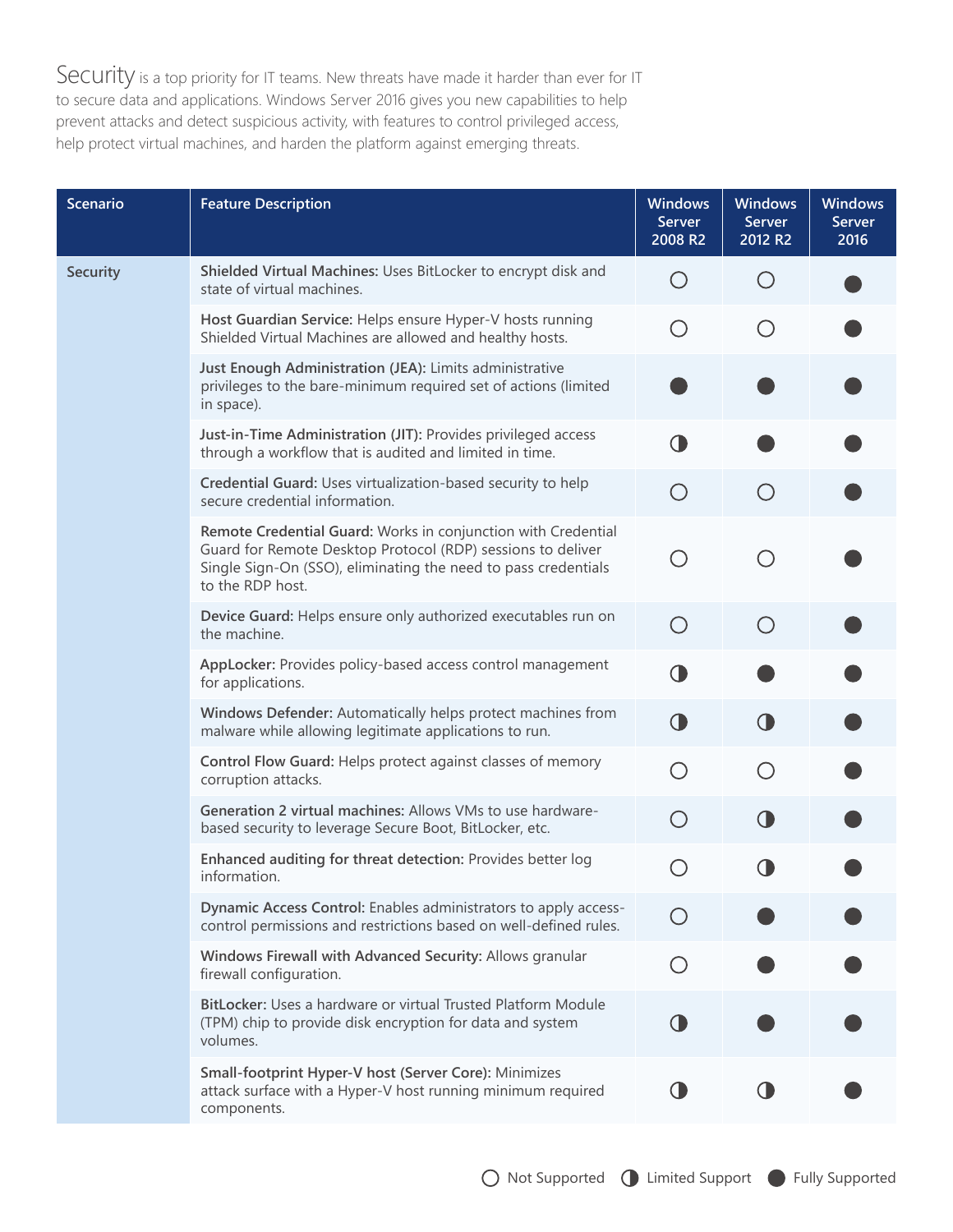Datacenter operations seem to earn more scrutiny than budget these days. New applications stretch the operational fabric and create infrastructure backlogs that can slow business. IT organizations are expected to do more with less, but an aging infrastructure with little automation becomes a hindrance to moving forward. As organizations look beyond server virtualization for more efficiency, they can use Windows Server 2016 capabilities to meet operational and security challenges, freeing up IT resources to plan and innovate on future solutions that drive business success.

| <b>Scenario</b>                 | <b>Feature Description</b>                                                                                                                                                                                                                                                                      | <b>Windows</b><br><b>Server</b><br>2008 R2    | <b>Windows</b><br><b>Server</b><br>2012 R2 | <b>Windows</b><br><b>Server</b><br>2016 |
|---------------------------------|-------------------------------------------------------------------------------------------------------------------------------------------------------------------------------------------------------------------------------------------------------------------------------------------------|-----------------------------------------------|--------------------------------------------|-----------------------------------------|
| Software-<br>defined<br>compute | Cluster OS Rolling Upgrade: Enables you to upgrade your server<br>clusters from Windows Server 2012 R2 to Windows Server 2016<br>while continuing to provide service to your users.                                                                                                             | O                                             |                                            |                                         |
|                                 | Linux and FreeBSD Workloads: Enables most of the Windows<br>Server software-defined datacenter features for Linux and<br>FreeBSD guests running on Hyper-V for increased functionality,<br>performance, and manageability.                                                                      | 0                                             |                                            |                                         |
|                                 | Hot add and remove for disk, memory and network: Add or<br>remove a network adapter and adjust the amount of memory<br>assigned while the VM is running, without any interruption.<br>The memory adjustment capability works even when you have<br>Dynamic Memory turned on for a Hyper-V host. | ◯                                             |                                            |                                         |
|                                 | Mixed OS Mode cluster: Provides ability for Windows Server<br>2012 R2 cluster nodes to operate with Windows Server 2016<br>nodes.                                                                                                                                                               | $\bigcirc$                                    |                                            |                                         |
| Software-<br>defined storage    | Storage Spaces Direct: Enables industry standard servers with<br>local storage to build highly available and scalable software<br>defined storage.                                                                                                                                              | $\bigcirc$                                    |                                            |                                         |
|                                 | Storage Replica: Provides storage agnostic, block-level,<br>synchronous replication between servers for disaster recovery,<br>and allows stretching of a failover cluster for high availability.                                                                                                | $\bigcirc$                                    |                                            |                                         |
|                                 | Site-Aware Failover Clusters: Enables nodes in stretched clusters<br>to be grouped based on physical location, enhancing key cluster-<br>lifecycle operations, such as failover behavior, placement policies,<br>heartbeating between nodes, and quorum behavior.                               |                                               |                                            |                                         |
|                                 | Storage Quality of Service (QoS): Uses policies to define and<br>monitor storage I/O minimums and maximums for virtual<br>machines to enable consistent performance across VMs.                                                                                                                 | $\left(\begin{array}{c} 1 \end{array}\right)$ |                                            |                                         |
|                                 | Data deduplication: Provides volume savings of up to 90% by<br>storing duplicate files on a volume once using logical pointers.                                                                                                                                                                 | $\left(\begin{array}{c} \end{array}\right)$   |                                            |                                         |
|                                 | Virtual machine storage resiliency: Provides intelligent means to<br>retain virtual-machine session states to minimize the impact<br>of minor storage disruptions.                                                                                                                              |                                               |                                            |                                         |
|                                 | Azure Consistent Storage: Delivers three critical Azure-consistent<br>storage services for Azure Stack customers: blob, table and<br>account management.                                                                                                                                        |                                               |                                            |                                         |
|                                 | Azure Witness for cluster: Enables Azure blob storage as a<br>witness in a quorum for a stretched cluster.                                                                                                                                                                                      | $\left( \ \right)$                            |                                            |                                         |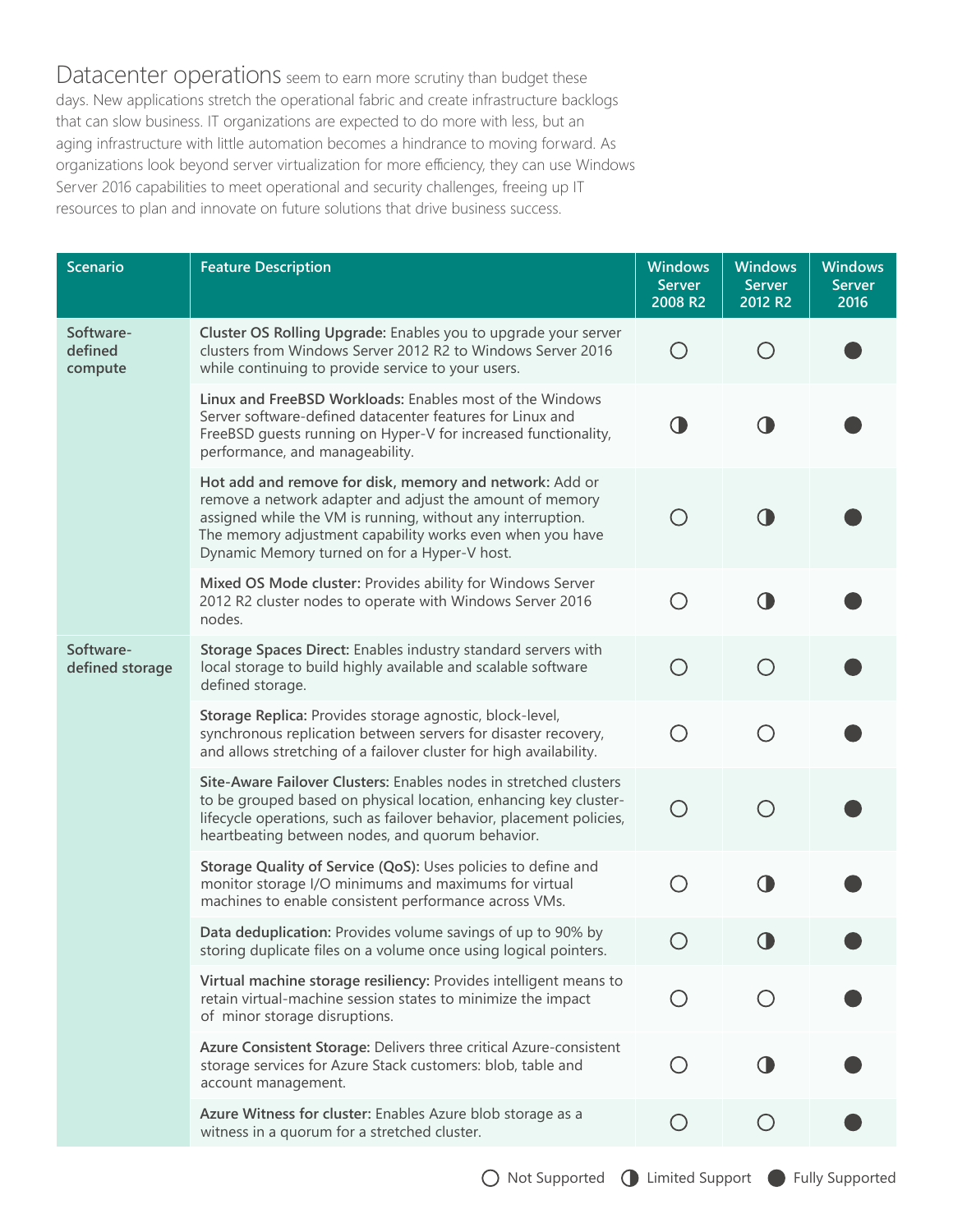| <b>Scenario</b>                            | <b>Feature Description</b>                                                                                                                                                                                                                                                                         | <b>Windows</b><br><b>Server</b><br>2008 R2  | <b>Windows</b><br><b>Server</b><br>2012 R2 | <b>Windows</b><br><b>Server</b><br>2016 |
|--------------------------------------------|----------------------------------------------------------------------------------------------------------------------------------------------------------------------------------------------------------------------------------------------------------------------------------------------------|---------------------------------------------|--------------------------------------------|-----------------------------------------|
| Software-<br>defined storage,<br>continued | Storage health monitoring: Provides continuous monitoring,<br>reporting, and maintenance to support Storage Spaces Direct.                                                                                                                                                                         | ◯                                           | ( )                                        |                                         |
| Software-<br>defined<br>networking         | Network Controller: Provides a centralized, programmable point<br>of automation to manage, configure, monitor, and troubleshoot<br>virtualized network infrastructure in your datacenter.                                                                                                          | $\left(\begin{array}{c} \end{array}\right)$ | ◯                                          |                                         |
|                                            | Virtual networking: Helps create network overlays on top of a<br>shared multi-tenant physical fabric.                                                                                                                                                                                              | ( )                                         |                                            |                                         |
|                                            | Software Load Balancer (SLB): A cloud-optimized Layer 3 and<br>Layer 4 load balancer that provides both North-South and East-<br>West load balancing.                                                                                                                                              |                                             |                                            |                                         |
|                                            | Distributed firewall and microsegmentation: Dynamically<br>segment networks based on evolving security or application<br>needs using a stateful firewall and network security groups.                                                                                                              | ◯                                           | <b>0</b>                                   |                                         |
|                                            | Hybrid SDN gateways: Multi-tenanted, highly available gateways<br>that connect customer virtual networks to Azure, other Windows<br>Server-powered clouds, high speed WANs, and local non-<br>virtualized resources.                                                                               | ∩                                           |                                            |                                         |
|                                            | Converged RDMA: Converge RDMA storage traffic and tenant<br>Ethernet traffic on the same underlying NIC team for significant<br>cost savings, while getting the desired throughput and quality of<br>service.                                                                                      |                                             |                                            |                                         |
|                                            | IP Address Management (IPAM) and DNS: IPAM now supports<br>comprehensive DNS and DHCP management with role-based<br>access control across multiple AD forests. DNS provides for<br>traffic management, load balancing, and split-brain deployments<br>and prevention of DNS amplification attacks. |                                             |                                            |                                         |
| Other<br><b>Capabilities</b>               | PowerShell 5.1: Provides enhanced scripting capabilities for<br>configuration, management and deployment of software-defined<br>datacenter components.                                                                                                                                             |                                             |                                            |                                         |
|                                            | MultiPoint Services Role: New role in Windows Server 2016 that<br>enables low cost-per-seat by allowing multiple users to run their<br>own sessions while connected to one machine.                                                                                                                |                                             |                                            |                                         |
|                                            | RDS RemoteFX vGPU: Provides a rich desktop remoting<br>experience (up to 4k) by allowing multiple VMs to share the<br>same physical GPU for graphics acceleration.                                                                                                                                 |                                             |                                            |                                         |
|                                            | High-availability RDS Connection Broker: Helps create a fault-<br>tolerance connection broker for Remote Desktop scenarios.                                                                                                                                                                        |                                             |                                            |                                         |
|                                            | RDS VM architecture for cloud: Windows Server 2016 can<br>leverage Azure services for more cost effective solutions.<br>(Application Proxy, AD Domain Services).                                                                                                                                   |                                             |                                            |                                         |